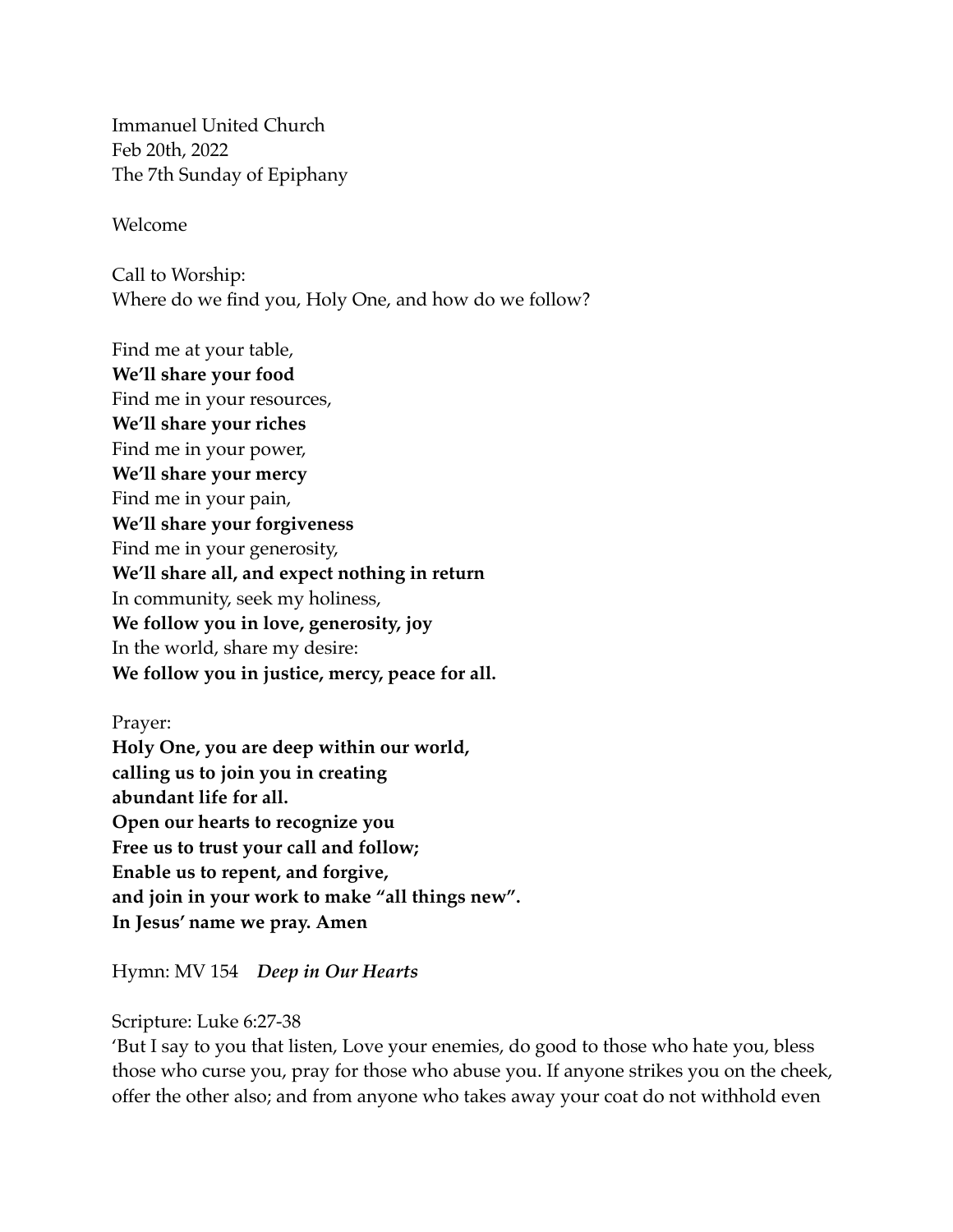your shirt. Give to everyone who begs from you; and if anyone takes away your goods, do not ask for them again. Do to others as you would have them do to you.

'If you love those who love you, what credit is that to you? For even sinners love those who love them. If you do good to those who do good to you, what credit is that to you? For even sinners do the same. If you lend to those from whom you hope to receive, what credit is that to you? Even sinners lend to sinners, to receive as much again. But love your enemies, do good, and lend, expecting nothing in return.[\\*](javascript:void(0);) Your reward will be great, and you will be children of the Most High; for he is kind to the ungrateful and the wicked. Be merciful, just as your Father is merciful.

'Do not judge, and you will not be judged; do not condemn, and you will not be condemned. Forgive, and you will be forgiven; give, and it will be given to you. A good measure, pressed down, shaken together, running over, will be put into your lap; for the measure you give will be the measure you get back.'

Reflection: Jesus' "if" Questions…

*"If someone strikes you on the cheek, what will you do?" "If someone takes away your coat, how would you respond?" "If someone takes away your goods, what could be your response?"*

These past two years have been rough. We've had such a roller-coaster ride of good news and bad, that it's hard to know how to take this past week's news. The Manitoba government plans to lift its Covid-19 restrictions by March 15th. On March 1st, I will no longer need to show proof of vaccination when I enter the hockey arena with Jah-bi for practices and games. Soon, I will no longer have to tell the kids "Jah-bi, did you get your mask? Peace, find your mask in the laundry room!" before school every morning.

Personally, I do not have a full grasp of what lifting our protective mandates means. I just can't wrap my mind around all the possible aspects: political views, scientific data, economic concerns, mental health, versus the ongoing physical threat of Covid. I will continue to study the impacts of the pandemic and the continuance of certain restrictions for health care, elder care, and disability justice. One thing I have noticed is a general increase in anxiety - not only anxiety about physical health and safety issues, but anxiety about divisions in society, divisions between family members, friends,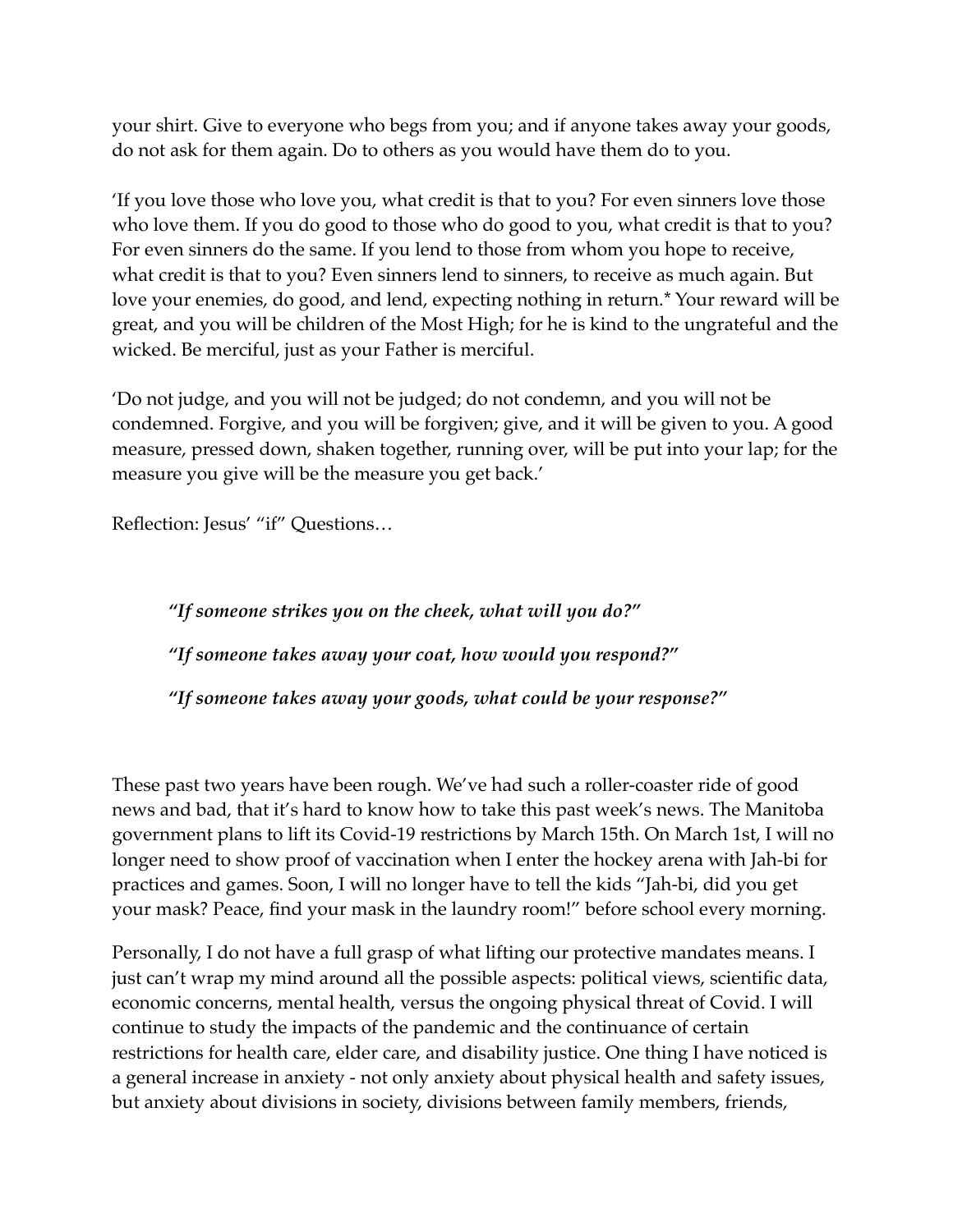neighbours and more. Consensus is hard to achieve in response to unprecedented questions. We are wrestling with many different kinds of "if" questions. The answers depend on how, in the present, we can work together without leaving others out, unheard, unsafe, and disrespected.

No single expert, group, or community's opinions should be overvalued; they need to be laid down equally on the table, everyone's equity held in mind. Of course, it sounds like an impossible task at this point. There seem to be so many voices, so many needs and wants. Some want to protect the most vulnerable – the immunocompromised and our elders. Some want to go back to 'normal', for a whole host of reasons. With conflicting goals comes anxiety.

As someone who came from a culture which puts the highest importance on harmony, unity, consensus, and collective identity, I wonder how, as members of Canadian society we, individually and communally, could respond to the pandemic-caused issues, to divisive political views and choices, in light of faith and the Gospel in our hearts and minds. I wonder if we can take the questions Jesus asks in the Gospel, apply them to our own situations and try to respond to each challenge from Jesus's point of view.

Keeping that in mind, I would like to share three different points of view which I read in different articles this week.

The first one is from the Opinion column in the Winnipeg Free Press (date, the author). N says that "I've come to understand in politics, there are many divides in this county — English and French, Indigenous and non-Indigenous — the gulf between urban and rural may be among the most powerful. The so-called "freedom convoy" is a good case in point. Organizers have portrayed it as a protest against COVID-19 pandemic restrictions in general, and vaccine mandates in particular. In reality, this is a group of mostly (but not exclusively) rural protestors bringing their anger over a whole range of issues to bear on urban dwellers. … There are quite a few obvious and unambiguous links between low vaccination rates, anti-vaccination activism and rural communities. There are city dwellers who don't like mandates, but in some rural communities in southern Manitoba, not getting vaccinated is not just a decision, it's a cause. Now that they've brought the fight to Canada's biggest cities and most important border crossings, the results have been nothing short of absurd."

Of course, these protestors are a vocal minority of the rural community; they do not represent everyone outside the cities. However, this article motivates me to understand the situation with a larger perspective, especially with my new awareness of the history of rural communities' grievances against provincial and federal governments. As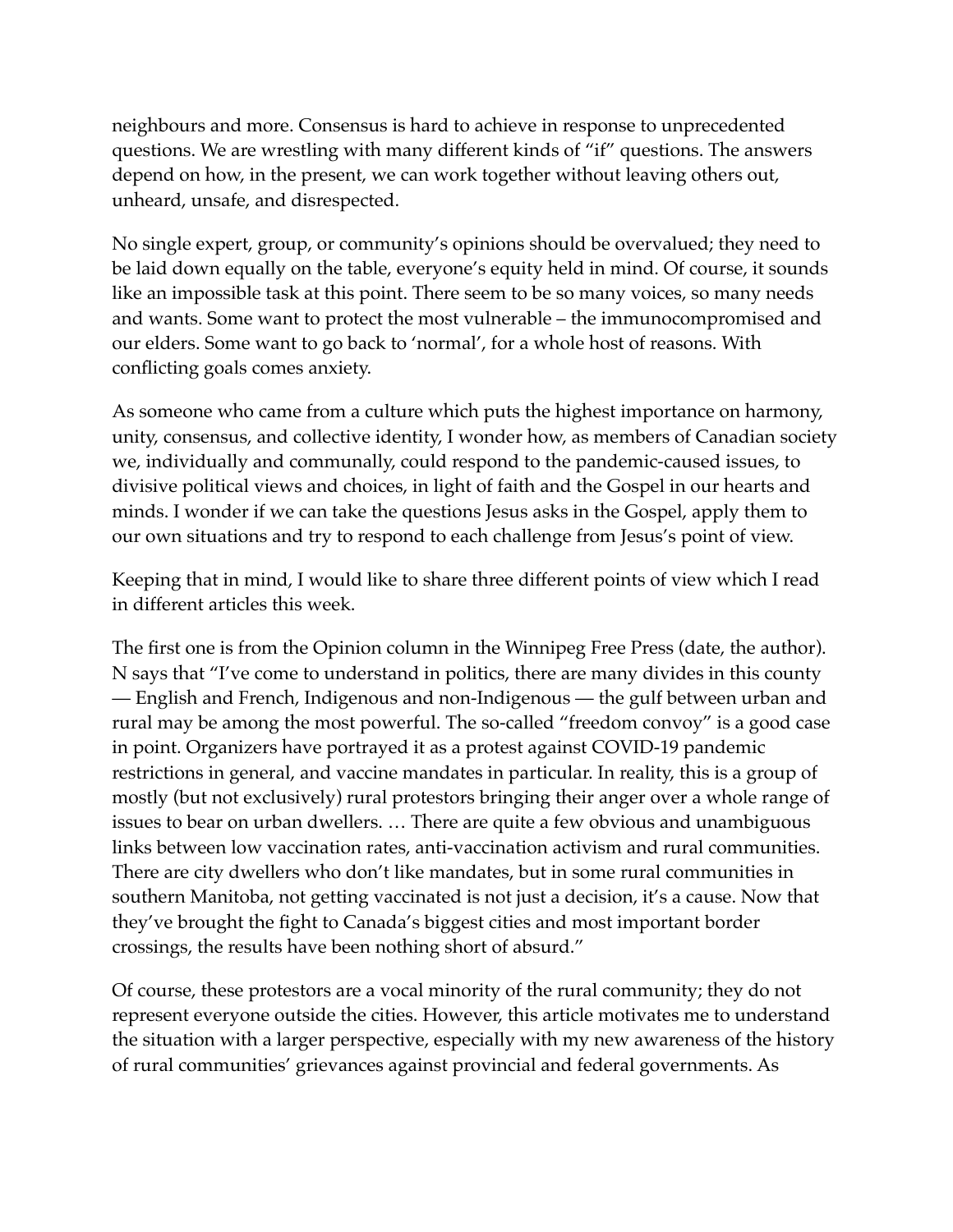someone who did not grow up in Canada, I would be willing to learn more about why and how certain grievances have grown among the citizens of rural communities.

On the other hand, I have been also reading about the deep concerns of parents with immunocompromised children, worried about sending them to school without masks. How frightening it is, especially as Covid is still very real "whether there is Covid fatigue or not." A mother of two immunocompromised children says, "It still frightens me today like it did the first day of the pandemic because of kids' illnesses." The same concern is also shared among people with disabilities whose lives could be seriously affected by the early lifting of the mask mandates. The people in vulnerable communities feel even more alone and disconnected from society, as society decides to move on without considering those who are at most risk of severe illness or death by Covid.

Many feel that governments make "political decisions" rather than ones based on science. For example, Jason Kenney, the premier of Alberta said, on Feb 8th, "The threat of Covid-19 to public health no longer outweighs the hugely damaging impact of health restrictions on our society, on people's mental health, on their emotional well-being, on our broader social health… So now is the time to begin learning to live with COVID."

In this politically and socially divided world, it is reasonable that anxiety increases among us. The Omicron wave tosses us up and down - the waves of anxiety and divisiveness caused by different opinions, beliefs, needs, become even larger and wider. In such waves of anxiety, I hope that, as disciples of Jesus, we choose another option than the famous three F system: fight, flight and freeze, when we are stuck between a rock and a hard place. And the option I suggest is faith. Faith as the fourth F that counters the 3 Fs.

Two Sundays ago, I shared with you a reflection about God's Logic (God's Logic Game) and how we solve it. We need to know the clues and explore deductions. We are the Kingdom of God's mystery problem-solvers, God's logic game players, and God's *sophia* singers. In the Gospel, Jesus shares clues/questions for us to use and deduce/explore faithful actions and the way of God (as in the parables that begin with "What the Kingdom of God would be like…"). Jesus wants us to wrestle with the questions he asks and deduce God's logic, *logos* and *sophia*, in our heart and minds and actions, share what we have learned and witness it to the world, and in our lives.

In today's Gospel, Jesus is very intentional in asking *questions*. You might think you don't really see questions in the text… Let's break down each verse and convert them with a question mark. Jesus asks us to ponder, study, explore:

"If someone strikes you on the cheek, what will you do?"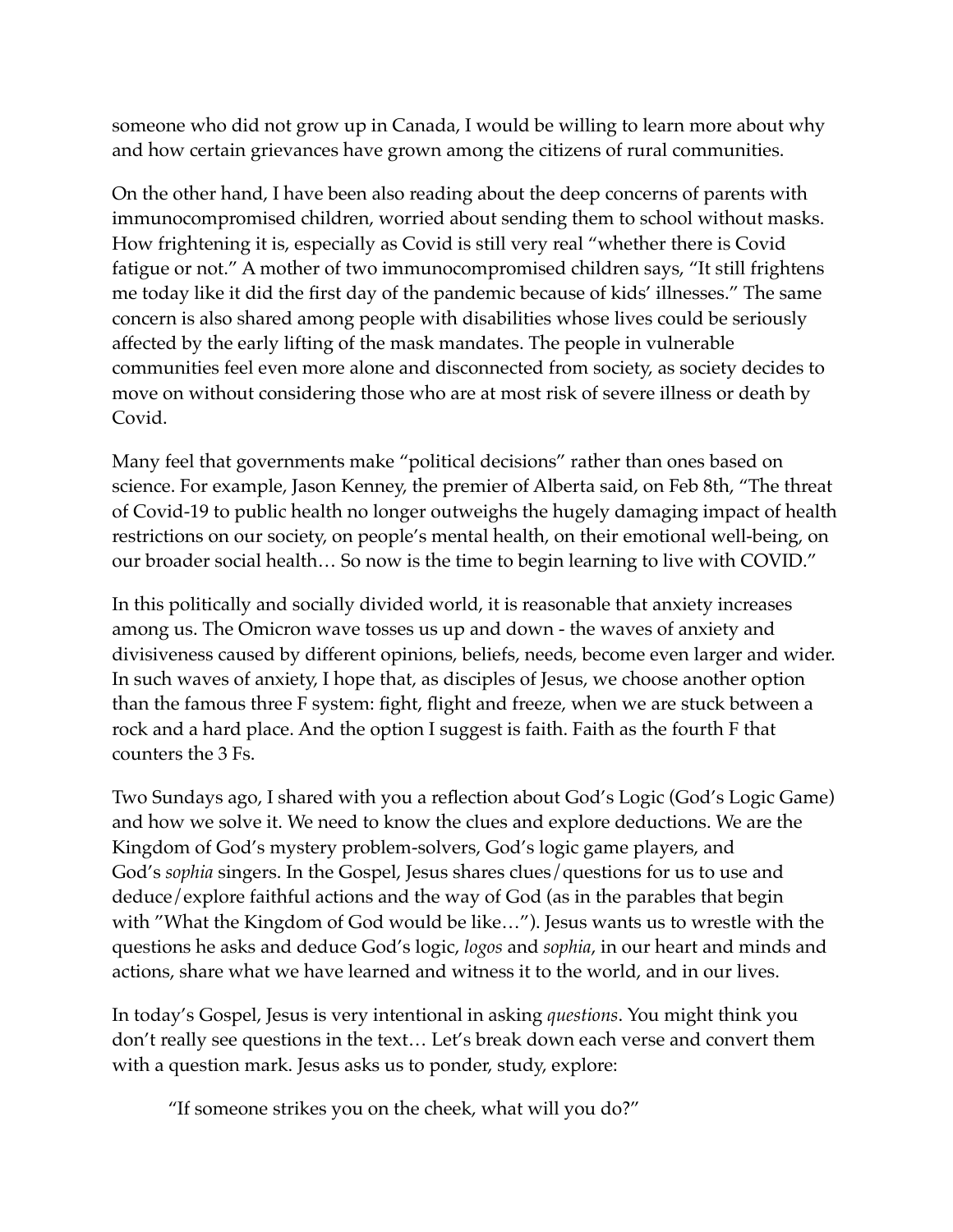"If someone takes away your coat, how would you respond?"

"If someone takes away your goods, what could be your response?"

"If someone curses you, … If someone abuses you, … If someone hates you, …

Also, here are more obvious forms of questions he asks his disciples to ponder:

"If you love those who love you, what credit is that to you?"

"If you do good to those who do good to you, what credit is that to you?"

"If you lend to those from whom you hope to receive, what credit is that to you?"

These questions are there for us to explore the clues about what the Kingdom of God would be like as our choice, as our action, as our faith. What would we deduce as God's suggestion/wisdom for us to learn and apply to our lives?

In the same Gospel reading, the good teacher Jesus spoon-feeds his disciples with answers too. The credited answers Jesus' disciples are encouraged to study are:

Love your enemies.

Do to others as you would have them do to you.

Be merciful, just as the Creator is merciful.

Do not judge, and you will not be judged; do not condemn, and you will not be condemned. Forgive, and you will be forgiven; give, and it will be given to you.

Recently one grandmother came to her minister's office and shared that the demands of the "Freedom Convoy" protestors are unacceptable. Freedom should always be linked with responsibility, not selfishness. Her grandson with a disability needed to regularly see his doctor. Isaac, 10 years old, fearlessly enjoys hockey and other sports, combatting the challenges caused by both disability and the prejudice of others. However, his appointments are often delayed – postponed, as the hospitals need to reserve the doctors and staff for accommodating the rocketing number of Covid patients.

God's logic, "If anyone strikes you on the cheek, offer the other also" doesn't mean that we should allow the demands of protestors and lifting of mandates to take away essential and necessary safety efforts, such as wearing masks in public places, work places, schools, from those whose lives would be at direct risk when those protocols are no longer enforced or required.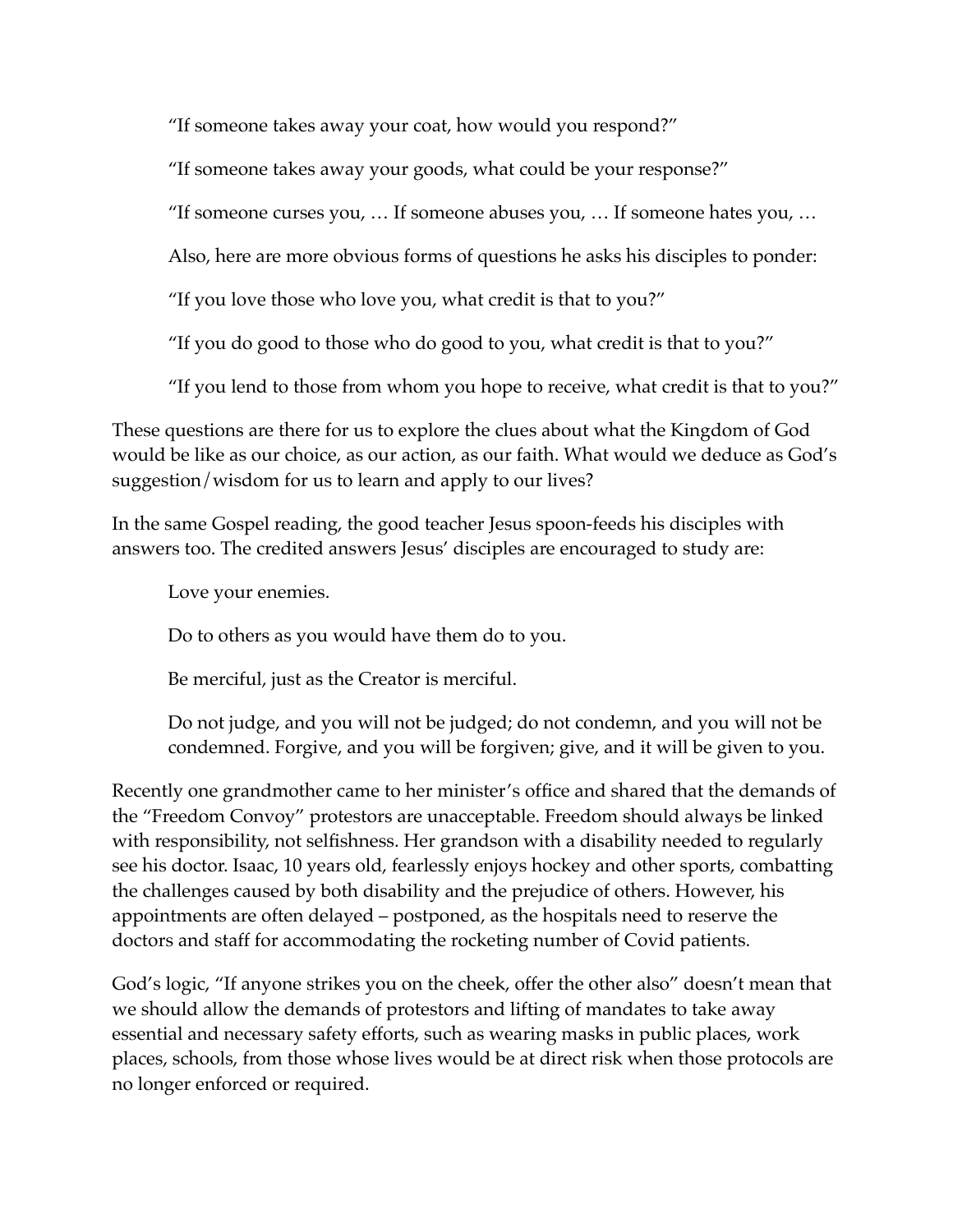Jesus's command, "Love your enemy", is never meant to "be kind to evil" or "allowing a bully to hurt you." As God's *logos/sophia*, "Love your enemy", should be considered to be *mutual and reciprocal*. If the Others are "my enemy", it stands to reason that we are "their" Others. Therefore, *everyone* must "love their enemy"*;* Everyone, equally, mutually, and reciprocally, regardless of which political, personal, or spiritual positions each one takes, ought to "do to others, as we would have them do to us,": offer respect, protection, care, safety, and understanding. As much as "Love your enemy" sounds impossibly difficult, it remains as a question, more than an answer, for us to ponder and pray for. This commandment of God's is never for one party to take everything on themselves, a one-sided sacrifice, on behalf of the interest of others.

I believe that "Love your enemy" makes more sense when we understand that this impossible God-command is also given to the Others, which means, it is given to all parties, all of us. In other words, it also means that no one is essentially in or out of God's radical love. God's power of love dissolves boundaries, walls, apathy and hatred, and build a flowing river in the middle of the desert of divisions. (Which will be the theme of Lent in March at Immanuel.) This is the realm of faith, and the power of faith gives us the strength to fight the other 3 Fs: fight, flight, freeze, and be on top of covidcausing anxiety. Therefore, let's hope, Immanuel, together. Let's love mercy, act kindly, and walk humbly with God in faith, standing firmly on God's love, the fortitude of God's Kingdom of God logic: Love our God with all of ourselves. Love our neighbour as ourselves. And "Love our enemies", the nearly impossible but necessary bridge to build "abundant life for all", "justice and peace in harmony".

Hymn: VU 593 *Jesu, Jesu, Fill Us With Your Love*

Offering:

MV 191 *What Can I Do?* 

What can I do? What can I bring? What can I say? What can I sing? I'll sing with joy. I'll say a prayer. I'll bring my love. I'll do my share.

## Prayer:

**Gracious God, you've lit the way and we've noticed the need. We offer our gifts that they may, in return, reflect your light and reveal your love. Amen.** 

Prayers of the People: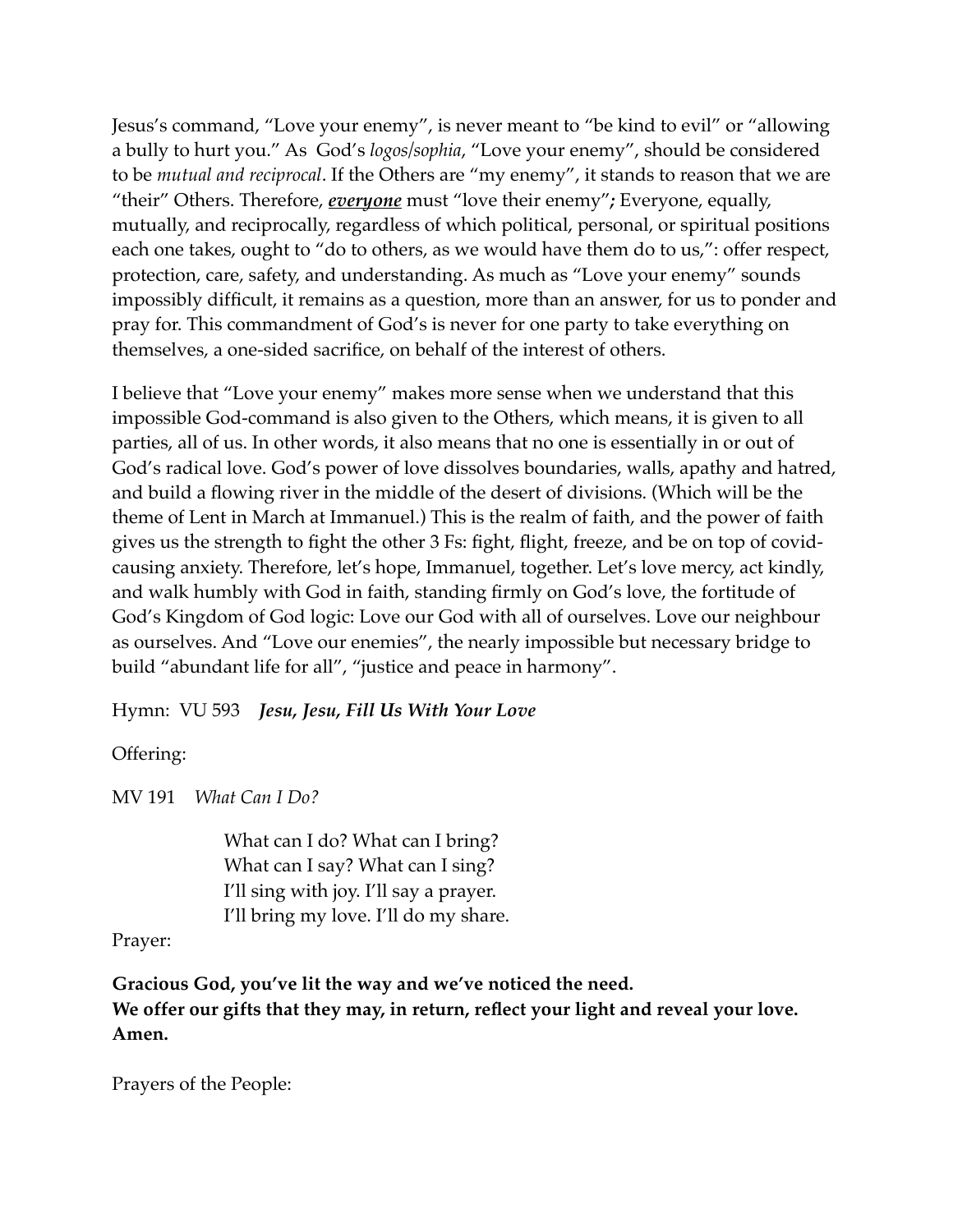Holy Mystery, beyond our understanding, our comprehension, our description, you are holy, holy, holy. You fill the spaces right beside your people, in our lives and in our world. You are holy, holy, holy.

In this third year of a pandemic, the continuing gloom of environmental crisis, the disturbing polarization of politics, the on-going economic, racial, and gender disparities. We need to see you and your beauty.

Wholly Presence, Wholly Love,

We need to see you reveal yourself in moments of hope,

when front-line workers tend to struggling souls,

when someone dares to listen across the divide,

when prophetic action addresses inequality,

when one person says a kind or affirming or encouraging word to another hurting being.

Reveal yourself and may the whole earth be full of your glory.

If I speak in the tongues of mortals and of angels,

but do not have love, I am a noisy gong or a clanging cymbal.

And if I have prophetic powers,

and understand all mysteries and all knowledge,

and if I have all faith, so as to remove mountains,

but do not have love, I am nothing.

If I give away all my possessions,

and if I hand over my body so that I may boast,

but do not have love, I gain nothing.

Love is patient; love is kind;